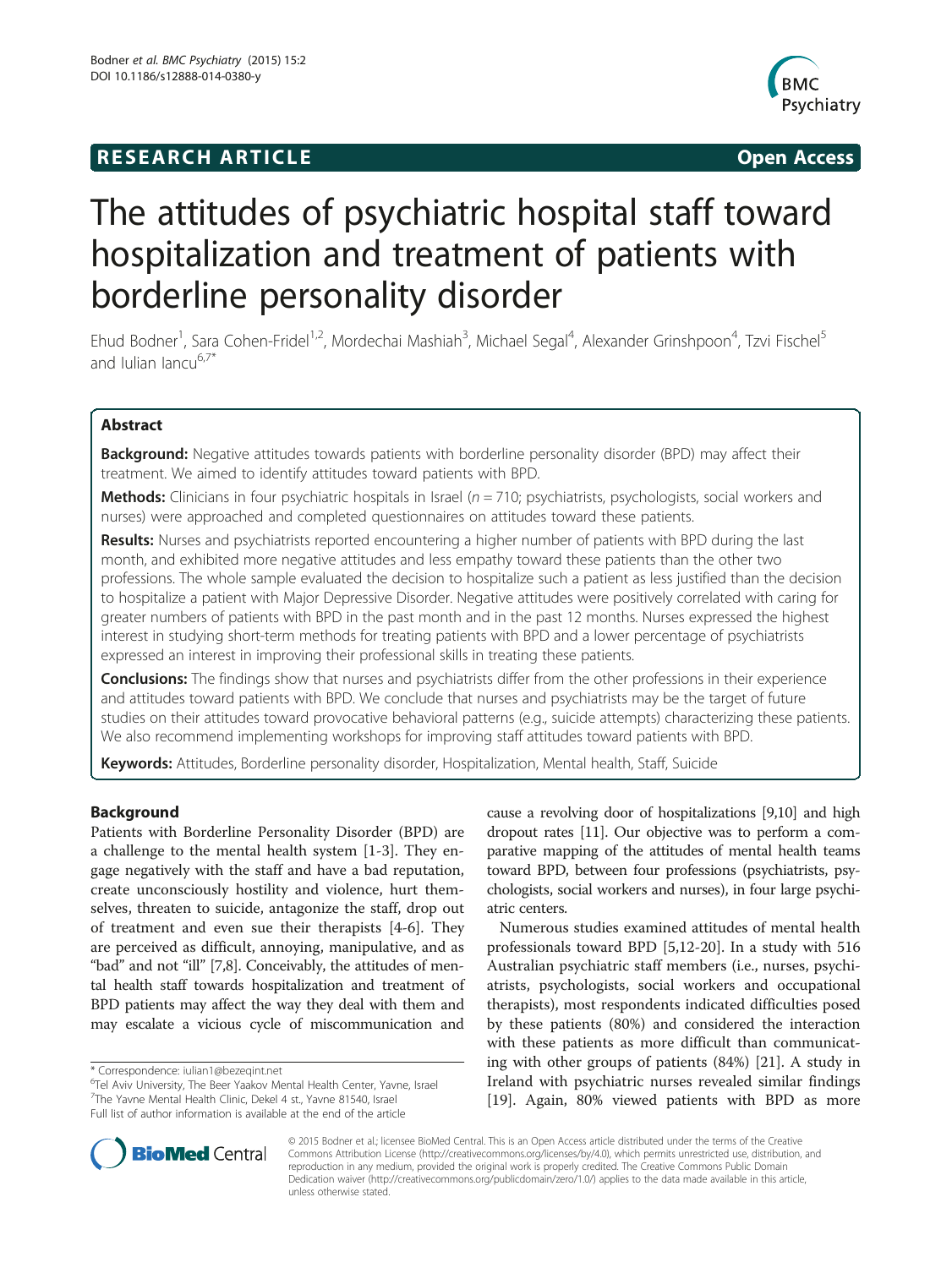difficult to treat, while 81% believed that the care they receive is inadequate. Another study of attitudes of psychiatric nurses found more negativity and less sympathy and optimism toward patients with BPD, than toward schizophrenia or depression [[20](#page-10-0)]. Nurses also perceived BPD patients as more dangerous and were more socially rejecting toward them. In a large survey with 706 American mental health clinicians (including psychiatrists, psychiatry residents, social workers, nurses, and psychologists), nearly half reported they preferred to avoid these patients [[4\]](#page-10-0). The clinician's profession was significantly related to attitude, with nurses showing the lowest self-ratings on overall caring attitudes and social workers having the highest. Social workers and psychiatrists had the highest ratings on treatment optimism. Social workers and psychologists were most optimistic about psychotherapy effectiveness, while psychiatrists were most optimistic about medication effectiveness. Nurses had the lowest ratings on empathy toward patients with BPD and treatment optimism. Interestingly, in spite of the difficulty with these patients, caring attitudes, empathy, and treatment optimism were higher among staff that had cared for a greater number of patients with BPD in the past year [[4](#page-10-0)].

A thorough psychometric enquiry into the countertransference processes toward patients suffering from personality disorders (including BPD) was conducted by Betan et al. [\[22](#page-10-0)]. The researchers assessed clinicians' cognitive, affective, and behavioral responses in interacting with these patients. For this purpose, they delivered a battery of instruments to a random sample of 181 psychiatrists and clinical psychologists in North America and aimed to develop a psychometric tool measuring counter-transference reactions toward patients with personality disorders. They found eight clinically and conceptually coherent counter-transference reactions (factors) that were independent of clinicians' theoretical orientation and were associated in predictable ways with personality disorders. In regard to BPD, clinicians reported either over-involvement or flee (i.e., agreeing with items describing strong negative feelings, such as dread, repulsion). The authors concluded that counter-transference reactions are systematically related to patients' personality pathology regardless of the clinicians' therapeutic approach. This emphasizes the strong impact that patients with severe personality disorders (including BPD) have on their clinicians [[22](#page-10-0)].

In Israel, BPD patients are not recognized as suffering from mental illness, and due to the problematic nature of this disorder the hospitals' management does not see them as mandatory candidates for hospitalization, especially not lengthy ones [[5\]](#page-10-0). They are usually admitted due to an acute crisis and after quick stabilization they are discharged to further community follow-up [Hirschman,

personal communication]. The admission is usually to a closed ward and is voluntary, as in Israel compulsory hospitalizations are reserved only for psychotic patients who are also suicidal or aggressive. Furthermore, with the approaching 2015 Israeli Mental Health Reform [[23](#page-10-0)], the Sick Funds that will become the service providers for ambulatory patients might not take full economic responsibility for these patients, especially as concerns their hospitalization (paid until now by the Ministry of Health). This may amplify the negative attitudes of mental health teams towards admission and treatment of these patients. Therefore, we thought that it would be important to evaluate staff attitudes toward patients with BPD in Israel.

In a previous study [[5](#page-10-0)], we created two psychometric inventories for the measurement of cognitive and affective attitudes toward BPD patients. We also compared attitudes of different mental health professions toward patients with BPD. We showed that in comparison with psychiatrists and nurses, psychologists had less antagonistic judgments toward BPD and perceived them as less manipulative and rather eligible for hospitalization. Since we did not find a similar report in the literature, we interpreted this finding as deriving from the psychologists' attempt to accept, empathize and understand patients as opposed to the authoritarian and limit-setting styles of the other professions [\[24\]](#page-10-0). In line with the literature [[25](#page-10-0)], all groups of practitioners perceived the tendency for suicide among these patients seriously and considered them as high-risk. However, our main finding, which is widely supported by the literature, was that nurses, being the professionals mostly exposed to continuous interactions with these patients, expressed less empathy, in comparison with psychiatrists and psychologists. This is in accordance with a recent review of studies on nurses' attitudes toward patients with BPD [[3](#page-10-0)] that reported that nurses perceive patients with BPD as dangerous, powerful, unrelenting, and more difficult to take care of. These authors concluded that consequently, nurses respond to such patients with anger, social distance, less empathy, and more negative emotions and attitudes. Nevertheless, it is unclear whether nurses as a profession have worse attitudes towards BPD or whether the negative attitudes arise for example from more time spent with these patients on the ward or from the higher number of BPD patients treated by them.

Most studies conducted till now did not use valid and reliable measurement tools for the measurement of attitudes, did not use very large samples and did not sample many professions. We aimed to improve our original sample and to inspect if the nurses' tendency to express more negative attitudes toward BPD will also be evident in a new and much larger sample. In addition, we added a fourth group of clinicians (i.e. social workers) and used more sophisticated measurement tools of attitudes towards BPD.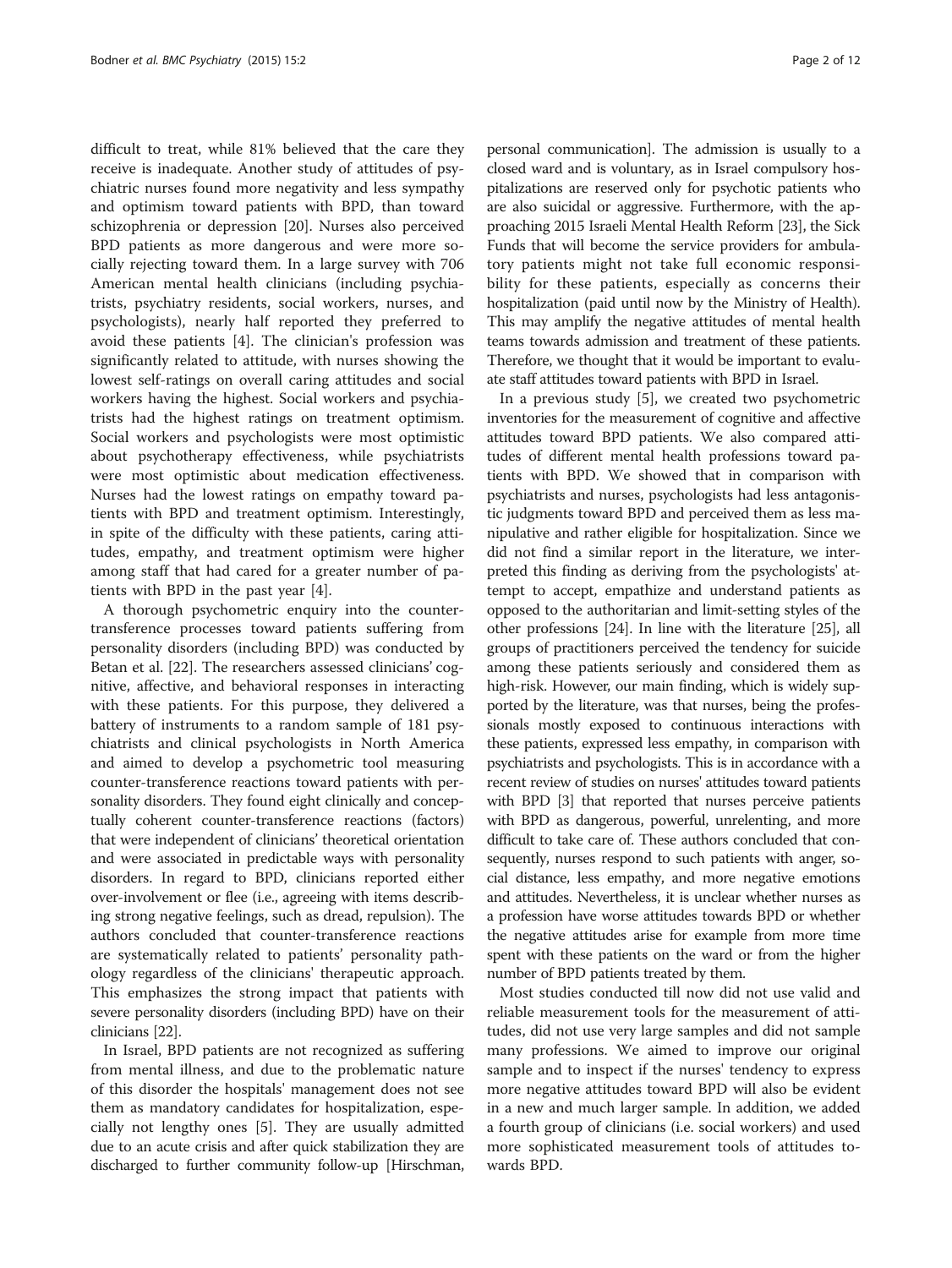<span id="page-2-0"></span>In line with the reviewed literature we formulated three hypotheses:

- (1)Nurses would report more negative attitudes as compared with clinicians from the other professions (even after controlling for different employment and task variables).
- (2)All professions will report more negative attitudes and negative traits toward BPD than towards a patient with major depressive disorder (MDD) or generalized anxiety disorder (GAD).
- (3)Only nurses would attribute more negative traits to patients with BPD than to patients with MDD or GAD (interaction of profession  $\times$  diagnosis).

# Methods

# Participants

The study was conducted on a proportional volunteers sample of mental health clinicians  $(n = 710)$  from four professions (psychiatry, psychology, social work, nursing) in four psychiatric hospitals. As more than half of the psychiatric beds are located at the center of Israel [\[26](#page-10-0)], we concentrated on this part of the country, by using a sampling method similar to the one used by Shapira and colleagues [\[27](#page-10-0)]. As in our previous study [\[5](#page-10-0)], participants were included in the study if they fulfilled the following

#### Table 1 Distribution of background variables by profession

criteria: (1) agreed to sign written informed consent to participate in the study after the procedure had been fully explained; (2) were older than 25 years; (3) had a minimal level of personal and professional experience (>1 year); (4) were certified psychiatrists, social workers, psychologists or nurses. Table 1 presents the distribution of background variables by profession.

# Instruments

Participants completed two questionnaires measuring cognitive and emotional attitudes toward patients with BPD, and a questionnaire measuring attitudes either toward patients with BPD, patients with MDD or patients with GAD, using a short narrative. The cognitive attitudes inventory included 23 items from the original questionnaire [\[5](#page-10-0)], rated on a 5-point likert scare, ranging from 1 (strongly disagree) to 5 (strongly agree). A confirmatory factor analysis with varimax rotation on 21 items (two items were excluded because they could not discriminate between the factors and had low loadings) reconstructed three factors, similar to the original ones [[5\]](#page-10-0), that explained 39.54% of the total variance: (1) perception of suicidal tendencies (19.60% of variance, Cronbach's α = .75, e.g., "Death by suicide in BPD patients is very rare"); (2) need for hospitalization (12.28% of variance, Cronbach's  $\alpha = .72$ , e.g., "a legitimate reason for

|                                 | Profession    | Psychiatry<br>$(n = 167)$ | Psychology<br>$(n = 162)$ | Social work<br>$(n = 100)$ | <b>Nursing</b><br>$(n = 262)$ | <b>Total</b><br>$(n = 691)$ | <b>Statistical tests</b> |
|---------------------------------|---------------|---------------------------|---------------------------|----------------------------|-------------------------------|-----------------------------|--------------------------|
| Gender <sup>a</sup>             |               |                           |                           |                            |                               |                             |                          |
|                                 | Female        | 76 (45.5%)                | 125 (77.2%)               | 84 (84.0%)                 | 155 (59.6%)                   | 440 (63.9%)                 | $x^2$ (3) = 56.39***     |
|                                 | Male          | 91 (54.5%)                | 37 (22.8%)                | 16 (16.0%)                 | 105 (40.4%)                   | 249 (36.1%)                 |                          |
| Ageb                            |               |                           |                           |                            |                               |                             |                          |
|                                 | M             | 46.78                     | 40.79                     | 43.49                      | 47.41                         | 44.62                       | $F(3,650) = 17.18***$    |
|                                 | <b>SD</b>     | 9.90                      | 10.19                     | 9.67                       | 9.34                          | 9.78                        |                          |
| Country of birth <sup>c,f</sup> |               |                           |                           |                            |                               |                             |                          |
|                                 | Israel        | 75 (48.1%)                | 128 (84.8%)               | 83 (85.6%)                 | 117 (48.3%)                   | 403 (62.4%)                 | $x^2$ (3) = 88.38***     |
|                                 | Abroad        | 81 (51.9%)                | 23 (15.2%)                | 14 (14.4%)                 | 125 (51.7%)                   | 243 (37.6%)                 |                          |
| Family status <sup>d,f</sup>    |               |                           |                           |                            |                               |                             |                          |
|                                 | In couple     | 138 (83.1%)               | 128 (81.0%)               | 79 (79.8%)                 | 107 (82.5%)                   | 452 (82.6%)                 | $x^2$ (3) = .60, ns      |
|                                 | Not in couple | 28 (16.9%)                | 30 (19.0%)                | 20 (20.2%)                 | 44 (17.5%)                    | 122 (17.4%)                 |                          |
| Seniority (years) <sup>e</sup>  |               |                           |                           |                            |                               |                             |                          |
|                                 | М             | 16.45                     | 11.05                     | 14.66                      | 21.15                         | 15.83                       | $F(3,665) = 34.59***$    |
|                                 | <b>SD</b>     | 11.28                     | 9.46                      | 9.94                       | 9.39                          | 10.02                       |                          |
| Ward Type <sup>f</sup>          |               |                           |                           |                            |                               |                             |                          |
|                                 | Closed        | 78 (49.1%)                | 42 (26.1%)                | 19 (19.2%)                 | 189 (76.2%)                   | 328 (49.2%)                 | $x^2$ (3) = 142.47***    |
|                                 | Not Closed    | 81 (50.9%)                | 119 (73.9%)               | 80 (80.8%)                 | 59 (23.8%)                    | 339 (50.8%)                 |                          |

Note. <sup>a</sup>Nineteen did not report their gender; <sup>b</sup>Fifty-five did not report their age; <sup>c</sup>Sixty did not report their country of birth; <sup>d</sup>Thirty-five did not report their family status; <sup>e</sup>Thirty-eight did not report their professional seniority; <sup>f</sup>Country of birth, family status, and ward type were grouped into two categories. \*\*\*p < .001.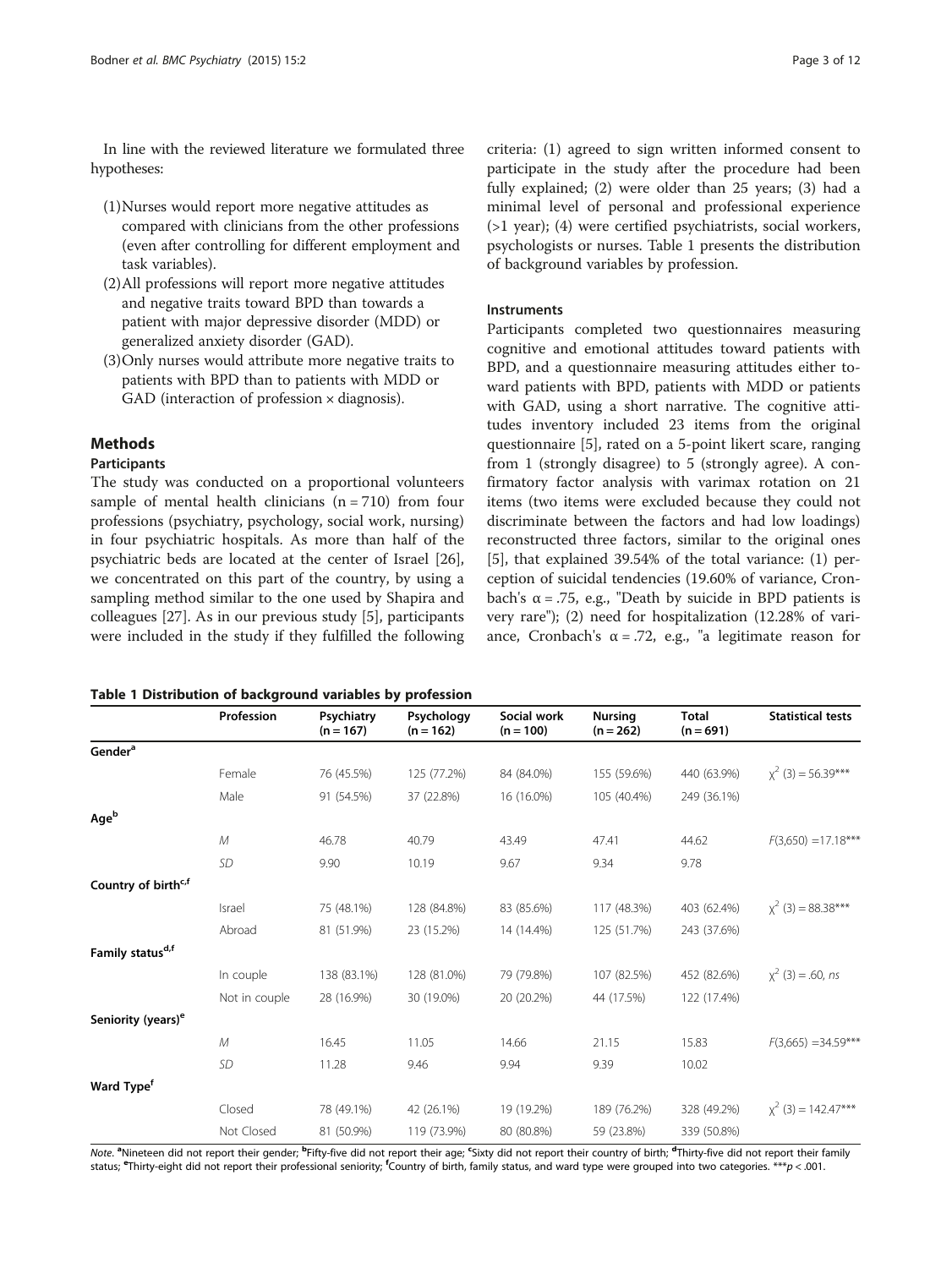hospitalizing a BPD patient is rehabilitation"); (3) antagonism (7.66% of variance, Cronbach's α = .63, e.g., "when a BPD patient demonstrates fears, auditory hallucinations, and suicidal threats, the secondary gain should be diagnosed and treated accordingly"). Three scores based on the means of responses of each factor were computed for each participant. Higher scores reflected a perception that the patient was more problematic.

The emotional attitudes inventory was similar to the original questionnaire [\[5\]](#page-10-0) and included 20 items, rated on a 5-point level of agreement likert scare, ranging from 1 (strongly disagree) to 5 (strongly agree). Two items were excluded because they could not discriminate between factors and had low loadings. A confirmatory factor analysis with varimax rotation on 18 items reconstructed three factors, similar to the original ones, that explained 48.54% of the total variance: (1) negative affect (28.70% of the total variance, Cronbach's  $\alpha$  = .86, e.g., "I feel angry when a BPD patient threatens to commit suicide"); (2) difficulty to treat the patients (12.54% of the variance, Cronbach's α = .67, e.g., "It is easier for me to treat schizophrenic patients than BPD patients"); (3) lack of empathy (three reversed items, 7.29% of the total variance, Cronbach's  $\alpha$  = .64, e.g., "I feel empathy towards BPD patients"). Three scores based on the means of responses of each factor were computed for each participant, with higher scores reflecting negative emotional attitudes.

The third attitudes questionnaire was an implicit attitudes assessment and included a vignette describing a suicide attempt made by a woman in her middle twenties, a relatively long time of hospitalization (three months), a relapse of suicidal ideation after discharge and a recurrent arrival of the patient to the emergency room. This clinical pattern is in line with the pattern of recurrent suicidal ideations and suicidal behaviors in BPD [\[25](#page-10-0)], but may also be part of MDD or anxiety disorder [\[28,29](#page-10-0)]. The exposure of clinicians to clinical descriptions of patients followed by a request to evaluate the patients had already been used as a way to comparatively measure clinicians' attitudes toward BPD [[18](#page-10-0)]. However, unlike the abovementioned study, in the current study, while all the participants were exposed to the same narrative, about a third  $(n = 244)$  provided their answers in response to a vignette with a given diagnosis of BPD, about a third  $(n = 214)$  in response to a vignette with a diagnosis of MDD, and about a third  $(n = 209)$  in response to a vignette with a diagnosis of GAD. Since participants didn't know that their evaluations of patients with BPD are being compared with evaluations of patients with other diagnoses, we regard this as an implicit measure.

After reading the vignette, participants were asked to rate their evaluations on a 7-point differential semantic continuum, ranging from one pole (scored 1) to the other

(scored 7), and to report if the decision to hospitalize the patient was justified or unjustified, correct or wrong, reasonable or unreasonable, professional or not professional, and effective or ineffective. Internal reliability for this five-item measure was high (Cronbach's  $\alpha$  = .89). Hence, the mean of these five items was computed for each participant. The higher the score, the more negative was the attitude toward the decision to hospitalize. Participants were also asked to evaluate if a three months hospitalization is a reasonable or an unreasonable decision. The higher the score, the more negative was the attitude toward the length of hospitalization. In addition, we measured the participants' evaluations of the quality of treatment the patient received, using the same items and the same differential semantic scale. Internal reliability was high (Cronbach's  $\alpha = .86$ ). The mean of these five items was computed for each participant. The higher the score, the more negative was the attitude toward the quality of treatment the patient received. Moreover, participants were asked to evaluate 13 traits of the patient (e.g., cooperative-uncooperative, adaptive-not-adaptive, wisestupid, selfish-unselfish, manipulative-non-manipulative, pleasant-unpleasant, bad-good, reasonable-unreasonable) based on the vignette, on a similar 7-point differential semantic continuum. The scales and some of the traits were based on previous studies that measured acceptability of suicide [\[30](#page-10-0)]. Scores were computed for each trait separately and the higher the score, the more negative was the attitude (three items were reversed). Finally, clinicians provided details about their personal background (e.g., gender, age, seniority), and about their experience with BPD patients (e.g., years of experience with these patients, familiarity with therapies for BPD, and interest in studying therapies for BPD).

## Procedure

The study was approved by the institutions' review boards (Beer Yaakov, Abarbanel, Geha and Shaar Menashe Hospitals). Research assistants approached all the professionals meeting the abovementioned criteria, while serving a shift on the ward. Using the study informed consent document, the research assistant explained the purpose of the study and gave the questionnaires to the subjects. The participants filled out the questionnaires either in the presence of the research assistant, or later on. Completed questionnaires were then placed together with other completed questionnaires in order to ensure anonymity. Return rate of questionnaires was much higher than that reported in other attitudes studies of psychiatric personnel [\[31-33\]](#page-10-0) and ranged between 40.91% in one of the hospitals to 70.5% in another. The relative representation of participants from each profession was also high, ranging between 49.05% (nursing) to 75.6% (social work). Data were collected between July 2012 and September 2013.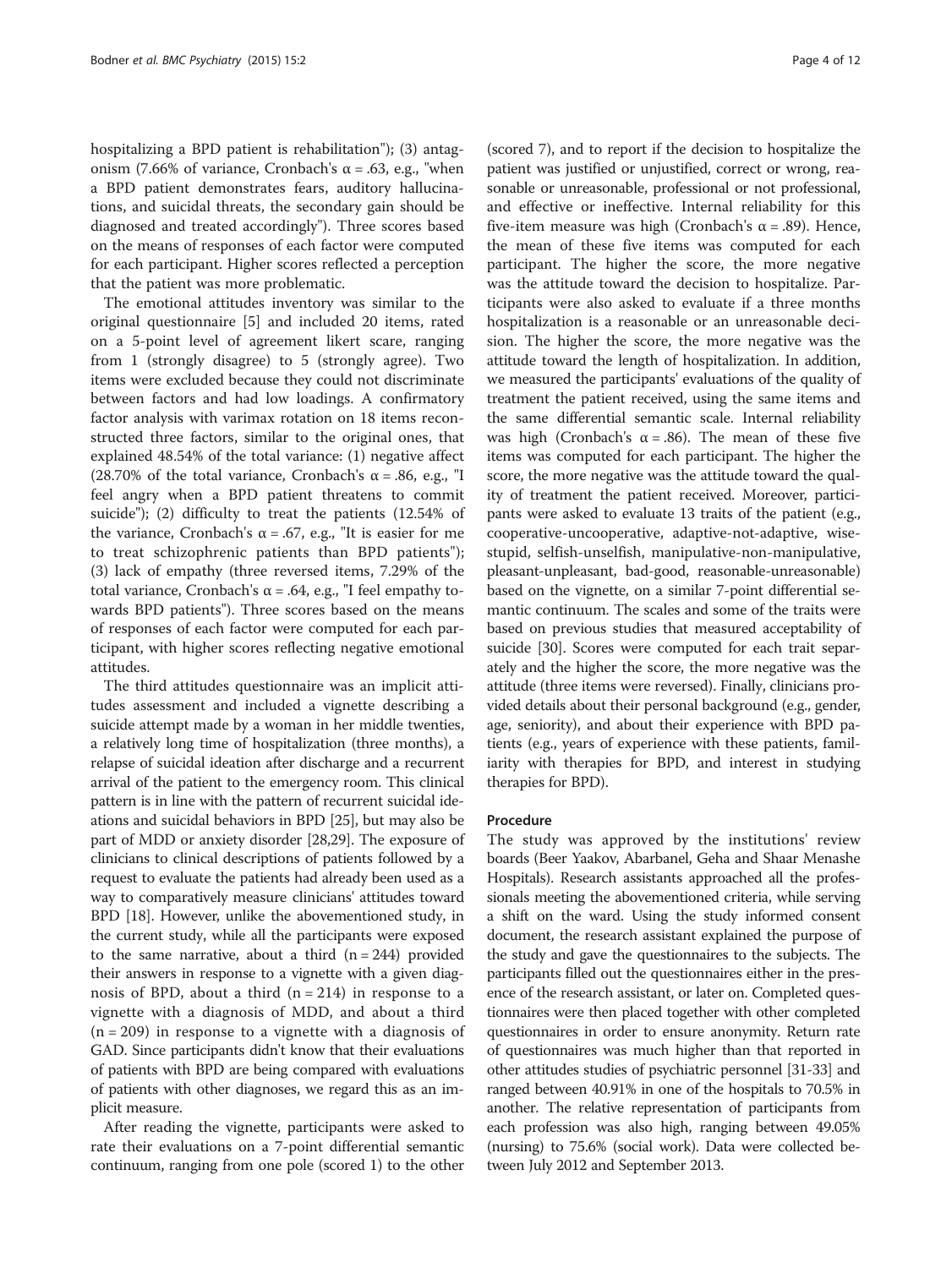#### Statistical analysis

Statistical analysis was performed with SPSS version 20.0. Multivariate Analyses of Covariance (MANCOVAs) were conducted in order to compare the four groups of clinicians on each of the three factors of cognitive attitudes and emotional attitudes. Background variables that significantly differed between the four groups (i.e., gender, seniority and ward type, see Table [1\)](#page-2-0) were controlled (except for age, which highly correlated with seniority,  $r = .83$ ,  $p < .001$ , and is less relevant than seniority for clinicians' attitudes toward the patients). MANOVAs were also conducted in order to compare the attitudes of participants on several dependent variables (i.e., the correctness of the decision to hospitalize, the appropriateness of the length of hospitalization, the quality of treatment, and the 13 traits) between professions and toward patients with BPD/ MDD/ GAD. Discriminant analysis, which is a multivariate technique that identifies the combination or combinations of variables that best separate groups [\[34](#page-10-0)] was also conducted. The purpose of this analysis was to provide an integrative view of the unique and combined effects of the cognitive and emotional attitudes toward BPD in differentiating between the four professional groups and between the three diagnoses. Moreover, the association between number of patients with BPD treated in the last month and last 12 months with the negativity of attitudes questionnaires' scores was also calculated. Additional analyses examined the comparative distribution of skills in treating BPD patients, and of training needs reported by the four professions. Differences were also evaluated using Univariate analyses of variance and Chi-square test with continuity correction. Clinicians rated their level of interest in learning short and longterm methods for treating patients with BPD, on a scale from 1 (low interest) to 5 (high interest). They were required to report if they had an interest (yes/no) in improving their skills.

# Results

In line with the first hypothesis, nurses reported more negative cognitive attitudes toward patients with BPD than the other three professions. Figure 1 presents means and standard deviations for the three cognitive attitude factors, namely suicidal risk, necessity for hospitalization and antagonism.

As can be seen from Figure 1, nurses (according to Scheffe post-hoc tests) provided higher evaluations of the suicidal risk  $(M = 2.80, SD = 0.55$  vs. social workers,  $M = 2.26$ , SD = 0.50; psychologists,  $M = 2.21$ , SD = 0.50, and psychiatrists,  $M = 2.12$ ,  $SD = 0.55$ ) and more antagonistic attitudes toward patients with BPD, ps < .001,  $(M = 3.52, SD = 0.50$  vs. social workers,  $M = 3.21, SD = 0.43$ ; psychologists,  $M = 3.13$ ,  $SD = 0.37$ , and psychiatrists,  $M = 3.17$ , SD = 0.41). Moreover, nurses  $(M = 3.23, SD =$ 0.66) and psychiatrists in particular,  $(M = 3.06, SD = 0.73)$ provided lower scores regarding the necessity for hospitalization, as compared with psychologists  $(M = 3.30,$  $SD = 0.71$ ) and social workers (M = 3.32, SD = 0.65), ps < .05. In addition, as shown in Figure 1, the general evaluation of suicidal risk regarding patients with BPD is low (means are located at the lower part of the scale), and the negative evaluations provided in regard to necessity for hospitalization and antagonism are relatively high (means in upper part of the scale).

The means and standard deviations presented in Figure 1 were computed after main effects were found for profession regarding the three cognitive attitude factors: suicide risk,  $F(3,674) = 69.64$ ,  $p < .001$ ,  $\eta^2 = .24$ ; necessity for hospitalization,  $F(3,674) = 4.29$ ,  $p < .01$ ,  $n^2 = .02$ ; and antagonism,  $F(3,674) = 34.59$ , p < .001,  $\eta^2 = .14$ . The covariates (i.e., gender, seniority and ward type) were not

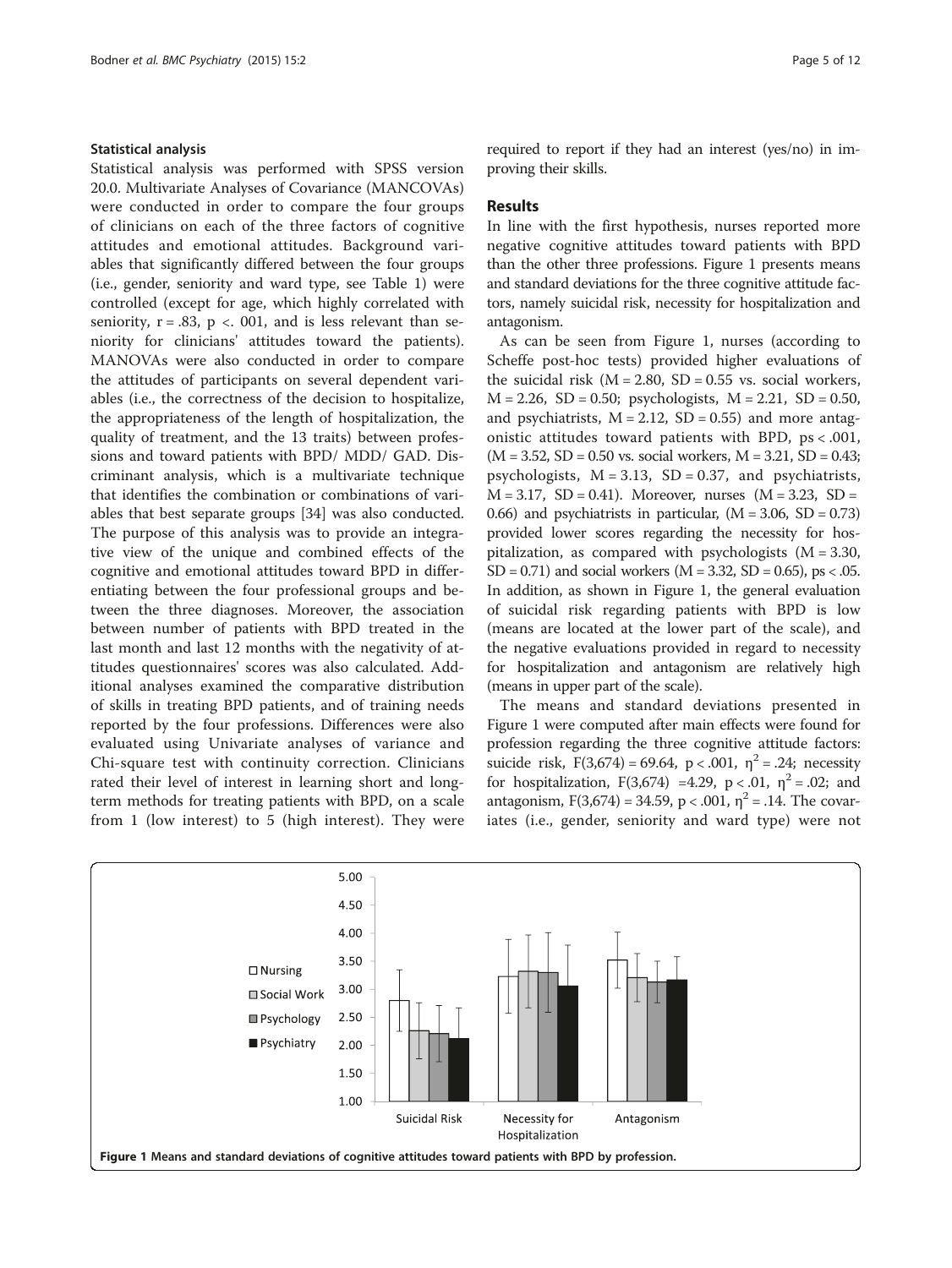significant  $(p > .05)$  and had no effect on the three cognitive attitude factors. Moreover, findings were similar when the Multivariate analyses of variance were reconstructed without the covariates. Furthermore, the differences in cognitive attitudes between the professions remained significant, even after controlling the level of specific education about BPD patients, the number of BPD patients treated last month, the number of BPD patients treated last year, the reported level of knowledge about Dialectical behavior therapy (DBT), and the reported level of practice with BPD patients, by entering these variables as covariates into the analysis (in addition to gender, seniority and ward type).

In line with the first hypothesis, nurses also reported more negative emotional attitudes toward patients with BPD, than the other three professions. Figure 2 presents means and standard deviations for the three emotional attitude factors, namely: difficulty to treat, negative affect and lack of empathy.

As can be seen from Figure 2, nurses (according to Scheffe post-hoc tests) reported more lack of empathy toward patients with BPD, as compared with psychologists  $(M = 3.17, SD = 0.66$  vs.  $M = 2.46, SD = 0.58$  and social workers  $(M = 2.46, SD = 0.57)$ ,  $p < .001$ , but not in comparison with psychiatrists  $(M = 2.76, SD = 0.65)$ , who also reported more lack of empathy than psychologists ( $p < .001$ ) and social workers ( $p < .01$ ). In addition, as shown in Figure 2, the general evaluations of negative affect and lack of empathy regarding patients with BPD are less prominent (means in lower part of the scale, except for lack of empathy reported by the nurses).

The means and standard deviations presented in Figure 2 were computed after main effects were found for profession in respect to two out of three emotional attitude factors, i.e., difficulty to treat,  $F(3,662) = 2.71$ ,  $p < .05$ ,  $\eta^2 = .01$ , and lack of empathy,  $F(3,662) = 54.04$ ,

 $p < .001$ ,  $\eta^2 = .20$ . There were no significant differences in regard to negative affect,  $F(3,662) = 1.96$ ,  $p = .12$ ,  $\eta^2 = .01$ . The covariates (i.e., gender, seniority and ward type) were not significant  $(p > .05)$  and had no effect on the three emotional attitude factors. Moreover, findings were similar when the Multivariate analyses of variance were reconstructed without the covariates. Furthermore, the differences in emotional attitudes between the professions remained significant, even after controlling the level of specific education about BPD patients, the number BPD patients treated last month, the number of BPD patients treated last year, the reported level of knowledge about DBT, and the reported level of practice with BPD patients, by entering these variables as covariates to the analysis (in addition the gender, seniority and department type). In general, nurses exhibited more negative attitudes toward patients with BPD, and thus the first hypothesis was confirmed.

Discriminant analysis included variables (cognitive and emotional attitudes toward BPD patients with covariates) and these were entered in simultaneous fashion. Focusing on attitudes measures that discriminated between the four professional groups, the discriminant function reflected mainly these attitudes. Positive and negative standardized canonical discriminant function coefficients reflect more and less negative attitudes, respectively. Table [2](#page-6-0) presents the results of the discriminant analysis, examining overall attitudes toward BPD patients by profession.

The analysis yielded three functions, but only two were significant. As can be seen from Table [2](#page-6-0), the profession of nursing received the highest score (1.18) on that function and the professions of psychology and social work received the lowest scores on the first function (−1.00, and – 0.83, respectively). Specifically, the difference between nurses and psychologists (and social workers) on the first function associated nurses with more difficulty to

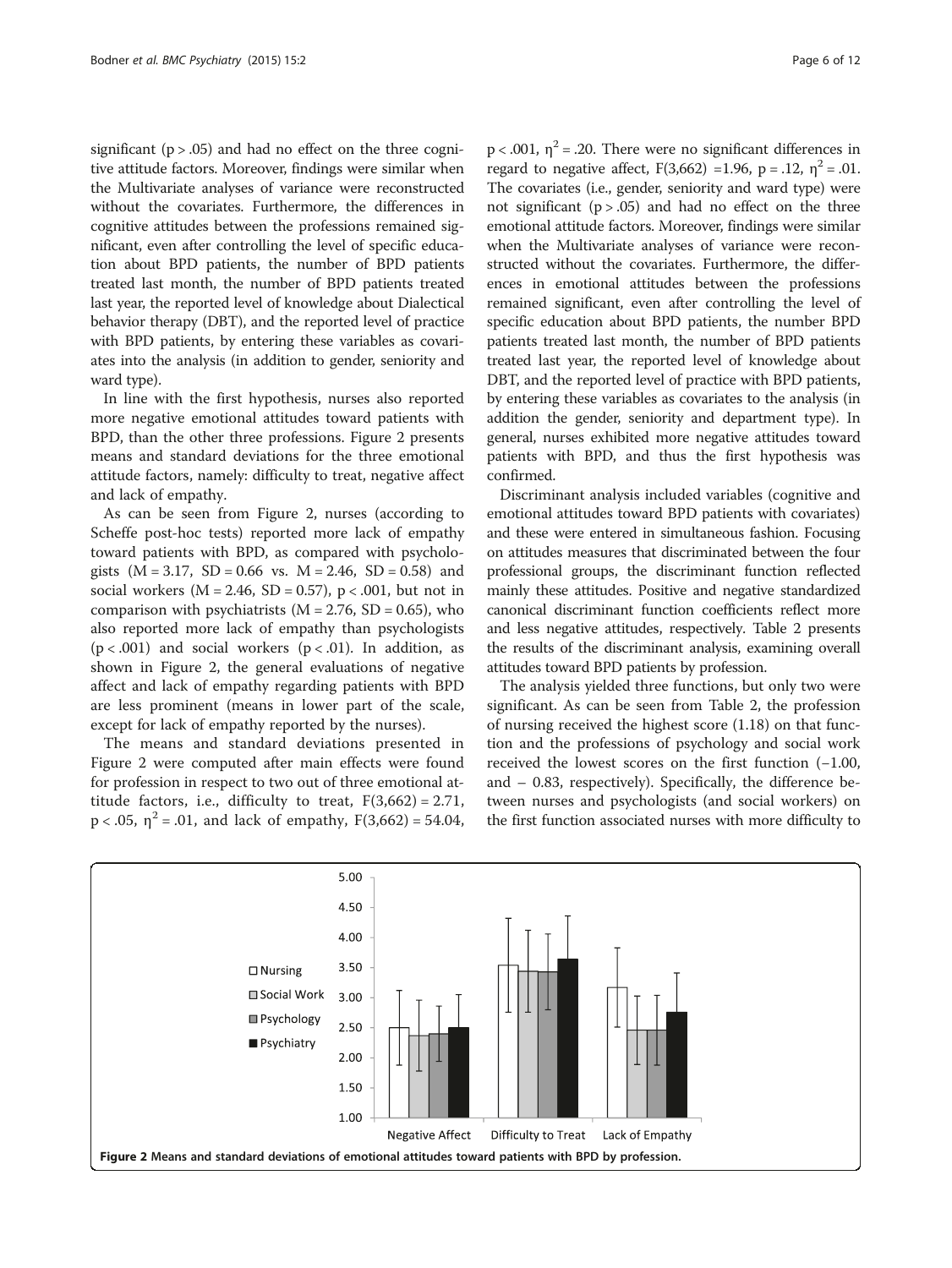<span id="page-6-0"></span>

| Table 2 Discriminant analysis between the four |  |  |  |
|------------------------------------------------|--|--|--|
| professional groups                            |  |  |  |

| Functions at group centroids                              |                   |                   |  |  |
|-----------------------------------------------------------|-------------------|-------------------|--|--|
|                                                           | <b>Function 1</b> | <b>Function 2</b> |  |  |
| Psychiatry                                                | 1.177             | .150              |  |  |
| Psychology                                                | $-0.830$          | .428              |  |  |
| Social work                                               | $-1.004$          | .272              |  |  |
| Nursing                                                   | $-287$            | $-750$            |  |  |
| Standardized canonical discriminant function coefficients |                   |                   |  |  |

|                               | <b>Function 1</b> | <b>Function 2</b> |
|-------------------------------|-------------------|-------------------|
| Negative affect               | $-0.096$          | $-209$            |
| Difficulty to treat           | .109              | $-290$            |
| Empathy                       | - 464             | .148              |
| Suicidal risk                 | .316              | .533              |
| Necessity for hospitalization | .000              | .311              |
| Antagonism                    | .355              | .209              |

Note.  $N = 628$  after a listwise deletion of cases with missing data. Entries present results of a simultaneous solution. Coefficients of 0.30 or above appear in boldface type.

treat, less empathy, higher evaluation of suicidal risk, and with more antagonism. In regard to the second function, the profession of social work received the highest score (0.43), and the profession of psychiatry received the lowest score (−0.75). Specifically, the difference between social workers and psychiatrists on the second function associated social workers with less negative affect, with less experienced emotional treatment difficulties and with more empathy, but also with a higher evaluation of suicidal risk, with higher evaluations regarding the necessity for hospitalization and with more antagonism.

In line with hypothesis 2 that participants would report more negative attitudes toward patients with BPD than toward patients with MDD or GAD, a main effect of diagnosis was found in regard to justification of the decision to hospitalize a patient with BPD,  $F(3,648) = 6.06$ ,  $p < .01$ ,  $\eta^2 = .02$ , the length of three months hospitalization,  $F(3,648) = 6.17$ ,  $p < .01$ ,  $\eta^2 = .02$ , and the quality of treatment in hospital,  $F(3,648) = 3.38$ ,  $p < .01$ ,  $\eta^2 = .01$ . The hospitalization of a patient with BPD was perceived as less justified than that of a MDD patient  $(M = 5.07,$ SD = 1.50 vs.  $M = 5.55$ , SD = 1.34, respectively, p < .05), but did not significantly differ from a GAD patient  $(M = 4.97,$  $SD = 1.48$ , respectively,  $p > .05$ ). In contradistinction to our second hypothesis, Scheffe post-hoc tests revealed that it was the patient with GAD, whose 3-month length of hospitalization was perceived as less justified than of a patient with MDD ( $M = 3.59$ ,  $SD = 1.66$  vs.  $M = 4.07$ ,  $SD = 1.5$ ,  $p < 0.05$ , and not a patient with BPD ( $M = 3.76$ , SD = 1.76). Scheffe post-hoc tests did not reveal significant differences in the estimation of quality of treatment in hospital between diagnoses.

Discriminant analysis included three measures (justification of the decision to hospitalize, evaluation of treatment, and negativity of traits) which were entered in simultaneous fashion. Focusing on these measures that discriminated between the three diagnoses, the discriminant analysis yielded two functions, but only one function was significant ( $p < .01$ ). Regarding functions at group centroids, the vignette which described a BPD patient received the lowest score on that function (−0.14) and the vignette which described a MDD patient received the highest score (0.23). Specifically, the difference between the two vignettes positively associated BPD patients with an unjustified decision to hospitalize the patient, with more negative evaluation of the treatment, and with more negative traits (the standardized canonical discriminant function coefficients were respectively 0.81, 0.25 and 0.29).

Another main effect was found for profession in regard to the justification of the decision to hospitalize the patient,  $F(3,648) = 6.30$ ,  $p < .001$ ,  $\eta^2 = .03$ . Nurses rated the decision to hospitalize the patients as more justified  $(M = 5.55, SD = 1.50)$ , in comparison to social workers  $(M = 5.10, SD = 1.47)$ , psychologists  $(M = 5.02, SD = 1.23)$ , and psychiatrists  $(M = 5.07, SD = 1.50)$ , but not in respect to the 3-month length of hospitalization, or the quality of treatment  $(p > .05)$ . Moreover, an interaction of diagnosis × profession was found in regard to length of hospitalization,  $F(6,648) = 6.79$ , p < 05,  $\eta^2 = 0.02$ , but post-hoc analyses revealed it was only in regard to GAD. Finally, a main effect was found regarding four of the traits (we used Bonferroni correction due to numerous comparisons), which supported the second hypothesis that patients with BPD are perceived more negatively than patients with other diagnoses (according to scheffe post-hoc tests to MDD, but not GAD). Relevant findings are presented in Table 3.

As seen in Table 3, higher means of negative traits were reported for patients with BPD than for patients with MDD. To sum up, regarding the second hypothesis

Table 3 Means, standard deviations and statistical comparisons of traits attributed to the three diagnoses

| <b>Trait</b> | <b>BPD</b>  | <b>MDD</b>  | <b>GAD</b>  | <b>Statistical tests</b>             |
|--------------|-------------|-------------|-------------|--------------------------------------|
| Selfish      | 4.19 (1.06) | 3.94 (1.29) | 4.31(1.25)  | $F(2,531) = 4.67**$ ,<br>$n^2 = .02$ |
| Manipulative | 4.36 (1.20) | 4.14(1.35)  | 4.55(1.42)  | $F(2,531) = 4.40^*$ ,<br>$n^2 = .02$ |
| Dramatic     | 4.79 (1.31) | 4.52 (1.29) | 4.93 (1.29) | $F(2,531) = 4.69**$ ,<br>$n^2 = .02$ |
| Passive      | 3.66(1.41)  | 3.87 (1.31) | 3.54 (1.20) | $F(2,531) = 3.13^*$ ,<br>$n^2 = .01$ |

Note. BPD=Borderline personality disorder; MDD=Major depressive disorder; GAD=Generalized anxiety disorder; Standard deviations are presented in parentheses;  $*p < .05$ ,  $**p < .01$ .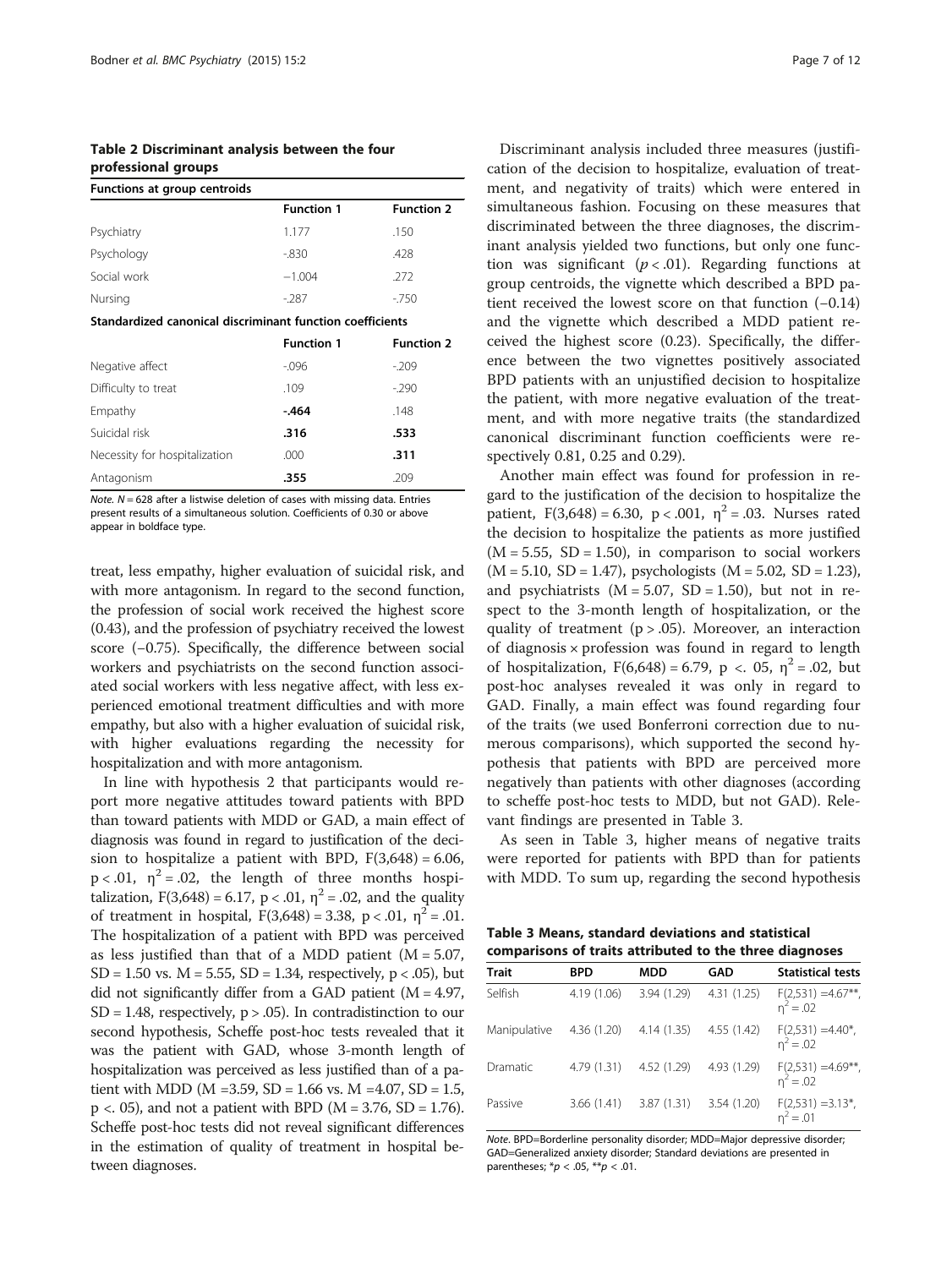we found that the decision to hospitalize a patient with BPD was perceived more negatively than the decision to hospitalize a patient with MDD and the attribution of negative traits to patients with BPD was stronger than the attribution of negative traits to patients with MDD (but not than the decision to hospitalize a patient with GAD or the traits attributed to this patient). Therefore, the second hypothesis was partially supported.

In contradistinction to the third hypothesis that nurses only would attribute more negative traits to patients with BPD than to patients with MDD or GAD, no significant interactions of profession  $\times$  diagnosis were found in regard to the negative traits' evaluation. Nurses did not have especially negative traits' evaluation toward patients with BPD, as compared with patients with MDD or GAD. Therefore, no discriminant analysis was conducted.

# Supplementary analyses

Supplementary analyses include findings regarding the professional characteristics of the studied professions relevant to their attitudes toward BPD patients. Table 4 presents these characteristics.

As shown in Table 4, the mean number of patients with BPD treated by nurses during the last month was higher than the mean number of the other three professions, and Scheffe post-hoc tests revealed that nurses (but also psychiatrists) significantly encountered with the highest number of patients with BPD  $(p < .01)$ . Scheffe post-hoc tests also revealed that psychiatrists reported a higher level of knowledge in DBT [\[35](#page-10-0)], than nurses and psychologists  $(p < .05)$ . Nurses reported a higher level of interest than psychiatrists in studying short term psychotherapy for BPD ( $p < .05$ ), and psychologists reported a higher level of interest than nurses in studying long term psychotherapy for BPD  $(p < .01)$ . Although the percent of participants that expressed interest in improving their therapeutic and diagnostic skills was very high, in comparison to the other professions, psychiatrists significantly expressed less interest in improving their psychotherapeutic and diagnostic skills with these patients.

Finally, we computed correlations between some variables presented in Table 4 and the attitudes of the staff toward these patients. A positive correlation was found between the number of patients with BPD treated during the last month and negative affect toward these patients  $(r = .13, p < .01)$  and also between the number of patients treated during the last 12-month and negative affect  $(r = .13, p < .01)$ . The higher negative attitudes, the greater the number of patients with BPD that were treated. However, when dividing the data according to profession, the correlation strengthened among nurses for both the number of patients with BPD treated during the last month  $(r = .26, p = .001)$ , and for the number of patients treated during the last 12-month ( $r = .30$ ,  $p < .001$ ) and became negative for the other three professions: social workers  $(r = -.25, p < .05)$  for the number of patients with BPD treated during the last month, psychologists:  $(r = -.22)$ , p = .01) for the number of patients with BPD treated during the last month, and for number of patients treated during the last 12-month :  $(r = -.20, p < .05)$ , and psychiatrists  $(r = -.27, p < .01)$  for the number of patients treated during the last 12-month.

# **Discussion**

Our main findings include the following: 1) nurses exhibited more negative cognitive attitudes toward patients with BPD and less empathy than psychologists and social workers, but not in comparison with psychiatrists. 2) the inadequacy of the decision to hospitalize a patient and the attribution of negative traits were more prominent for a patient with BPD than for a patient with MDD. 3) nurses did not attribute more negative traits to patients with BPD than to patients with MDD or GAD, as opposed to the other three professions. 4) nurses and psychiatrists reported that they encountered a significantly higher number of patients with BPD during the last month, nurses expressed the highest interest in studying short term methods for treating patients with

| Profession             | Nurs.         | SΑ         | Psyh.       | Psych.        | <b>Statistical tests</b>               |
|------------------------|---------------|------------|-------------|---------------|----------------------------------------|
| BPD last month         | 3.67(3.94)    | 1.84(2.68) | 1.81 (2.09) | 2.95(4.21)    | $F(3,372) = 10.18***$ , $\eta^2 = .08$ |
| BPD last 12 months     | 11.30 (17.56) | 3.02(3.48) | 3.44(4.14)  | 17.44 (35.95) | $F(3,372) = 10.33***$ , $\eta^2 = .08$ |
| Knowledge in DBT       | 2.01(1.07)    | 2.13(1.22) | 2.07(1.06)  | 2.43(1.09)    | $F(3,635) = 5.02$ **, $\eta^2 = .02$   |
| Interest in short-term | 4.05(0.90)    | 3.99(1.07) | 3.94(0.97)  | 3.74(1.12)    | $F(3,652) = 3.36^*$ , $\eta^2 = .02$   |
| Interest in long-term  | 3.85(1.04)    | 4.08(1.01) | 4.15(0.79)  | 3.61(1.12)    | $F(3,652) = 8.83**$ , $\eta^2 = .04$   |
| Interest in therapy    | 234 (93.2%)   | 95 (96.0%) | 150 (94.9%) | 145 (87.9%)   | $x2(3) = 12.58**$                      |
| Interest in diagnostic | 226 (89.7%)   | 89 (89.9%) | 133 (84.7%) | 118 (71.5%)   | $x2(3) = 8.63*$                        |

Note. Nursing=Nurs. Social work=SA; Psychology=Psyh; Psychiatry=Psych. The first two rows are numbers of BPD patients treated last month or last 12 months; The next five rows are reports on knowledge in DBT, interest in learning short-term therapy and long-term methods for patients with BPD, interest in improving therapeutic and diagnostic skills; Standard deviations are presented in parentheses/percent; DBT = Dialectic Behavior Therapy; \*p < .05, \*\*p<. 01, \*\*\*p < .001.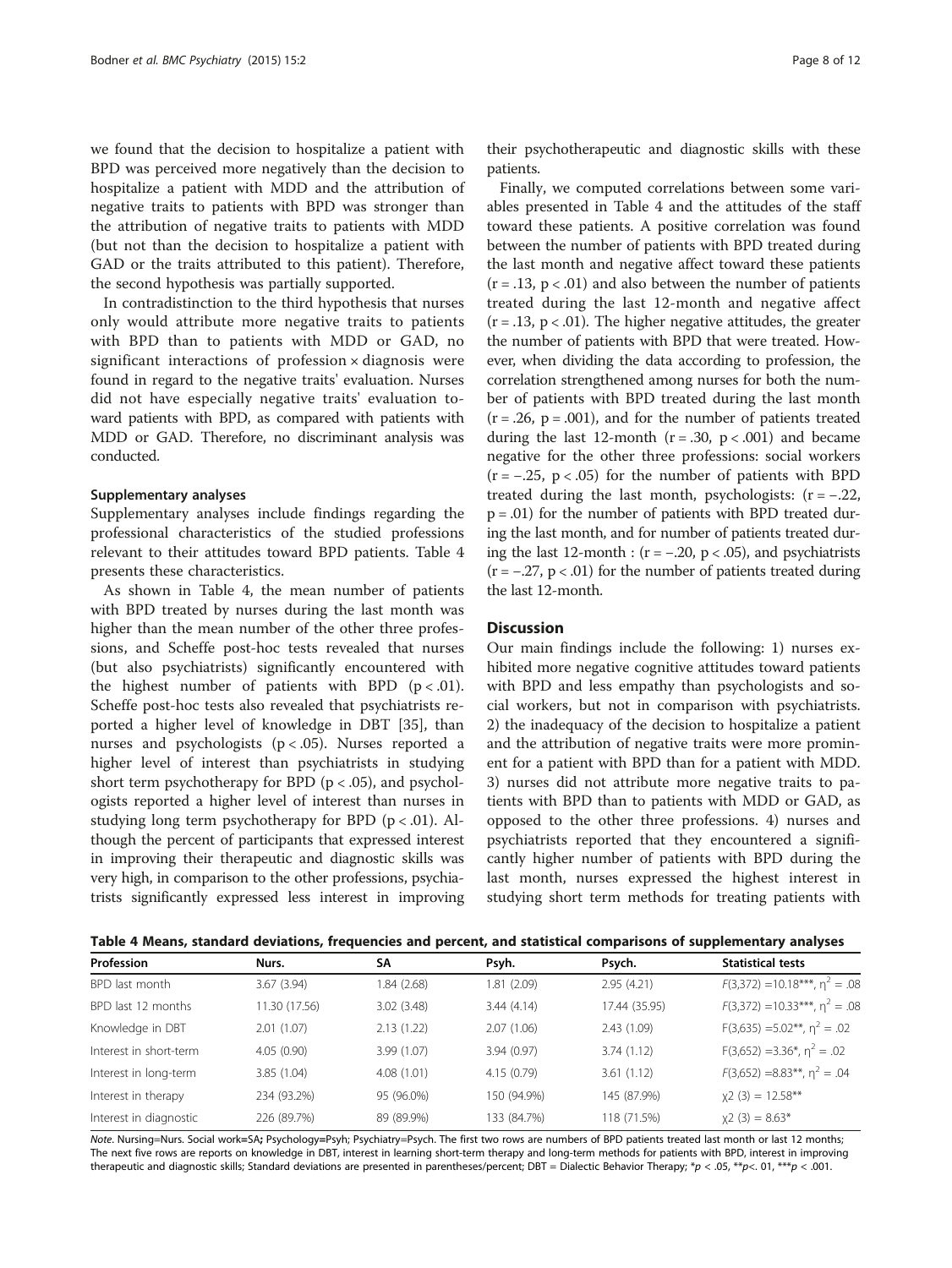BPD, and a lower percentage of psychiatrists expressed an interest in improving their therapeutic and diagnostic skills for BPD.

We used valid questionnaires and a large sample of clinicians from four professions in the field of mental health. We found significant differences on the attitudes towards BPD between the four professions. Nurses reported more negative attitudes (more feared suicidal risk of patients with BPD, more antagonism and less empathy towards patients with BPD), but not more negative perception of traits of BPD patients on the implicit attitudes inventory. Nurses indeed had been found to regard BPD patients as being more in control of negative behavior than patients with schizophrenia or depression [[18\]](#page-10-0) and attributions of control were inversely related to staff sympathy. Indeed, in the large study by Black et al. [[4\]](#page-10-0), psychiatric nurses had the lowest ratings on overall caring attitudes toward patients with BPD and also had the lowest ratings on empathy. However, we agree with the stipulation by Sansone and Sansone [[3\]](#page-10-0) that the attitudes nurses present simply reflect a very human reaction to the complex and pathological behaviors of these patients.

Although we reconfirmed the higher negative attitudes among nurses which were found in the abovementioned studies, as well as by our research group [[5](#page-10-0)], we also found that as compared to psychologists and social workers, the psychiatrists also held negative attitudes, and especially did not as much support the admission of these patients. Nurses and psychiatrists encounter more BPD patients and this explains their higher negative attitudes (compared to psychologists and social workers). The psychiatrists are in charge of admissions and discharges, and this responsibility is difficult to implement with BPD patients who tend to present with exacerbations during the discharge process [[36\]](#page-10-0). The nurses, the boundary-keepers on the ward, interact intensively with these patients on an hourly basis. This intense interaction may result in less empathy and more antagonistic attitudes. Interestingly, while in our previous study, nurses reported significantly less empathy and a similar level of antagonism toward BPD patients [[5\]](#page-10-0), in the present study the difference between nurses and psychiatrists in the level of lack of empathy did not reach significance, and nurses exhibited a higher level of antagonism toward BPD patients (the differences between these two professions and psychologists were reconstructed). Since the current study is based on a much larger and representative sample (710 vs. 57 clinicians), we believe that the current findings are more reliable. Unlike nurses, psychiatrists are not required to be in a continuous and direct contact with these patients. Moreover, psychiatrists receive more medical education and have more clinical experience, as compared with nurses. Therefore,

psychiatrists can cognitively balance their attitudes toward BPD patients and demonstrate less antagonistic attitudes. However, they may still find it difficult to regulate their emotions toward these patients whom they have to hospitalize and who suffer from a personality disorder, and not from a clear-cut psychiatric disorder. Therefore, similar to nurses, they report lack of empathy toward these patients. Interestingly, despite the report by nurses of less empathy and more antagonism, the nurses did not perceive these patients as "bad" in comparison with the other professions or in comparison to other diagnoses. Nurses understand the challenges posed by patients with BPD and also understand that they are less trained to tackle these challenges. Indeed, the nurses expressed interest in learning short-term interventions. One can understand this need because their training is "medical" and is not affected by ideas of long psychological processes (a prevalent issue in psychology and social work). Moreover, while their training in personality disorders is the least profound as compared to the other professions, they have to manage larger numbers of patients with BPD and their contact with them is more intensive. It is reasonable that as compared to the other professions, the suffering of these patients is seen differently by psychiatrists as it is not based on a disease model. Also, as physicians, psychiatrists have the highest responsibility for the safety of their patients, and are more exposed to lawsuits than the other professions [[37,38\]](#page-10-0). Hence, they may become more defensive and thus report more distance and less empathy towards these patients. As these patients do not fit the medical model, psychiatrists express less interest than the other professions in improving both their psychotherapeutic and diagnostic skills with BPD. Another explanation is that they are indeed better trained in these topics.

Why do nurses have higher negative attitudes towards BPD patients? Is this a result of their profession, or because they spend more time with them? Is it because they know less about the personality psychopathology and therefore are having a harder time mentalizing these patients? In our analyses, the differences between the professions remained significant, even after controlling for such alternative explanations, and this may imply that their attitudes can be related merely to their profession. Future studies can examine more specifically what attributes of their profession are related to their attitudes.

In line with the findings of Black et al. [[4](#page-10-0)] who showed that social workers had the highest overall caring attitudes and also the highest treatment optimism (with psychologists also regarding the effectiveness of psychotherapy), we found that social workers reported higher evaluations than nurses and psychiatrists regarding the necessity of hospitalization, and expressed the lowest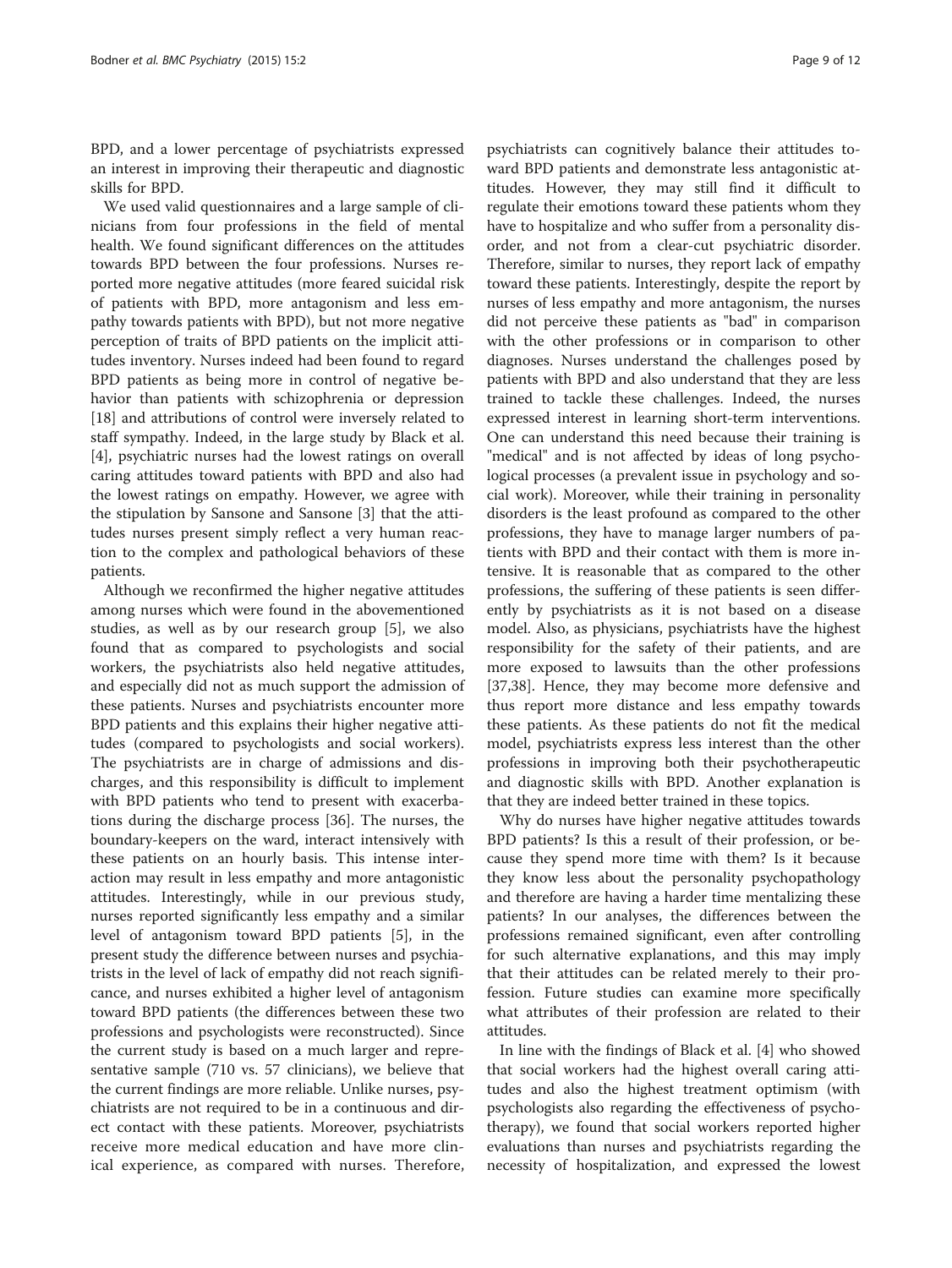level of lack of empathy (i.e. more empathy) toward these patients (similar to psychologists). However, we did not find any differences between social workers and psychologists. This gap might evolve from the different methodology used in our study as compared to the study by Black et al. [[4](#page-10-0)]. Nevertheless, Black and colleagues [\[4](#page-10-0)] showed that social workers and psychologists were more likely to endorse the value of psychosocial treatments. It is possible that this derives from the basic training of both professions that emphasizes the principles of acceptance, empathy and understanding as opposed to the authoritarian and limit-setting styles of the other professions [\[24](#page-10-0)].

Another finding in our study requires attention. We found a positive correlation between the number of patients with BPD treated during the last month or during the last 12 months and negative affect toward BPD. This is in contradistinction with the findings of Black et al. [[4\]](#page-10-0) who found the opposite. Black et al. [\[4\]](#page-10-0) indeed mentioned that they were unable to determine whether treating more patients with BPD positively affects one's attitudes or whether clinicians with positive attitudes are more likely to care for more patients by personal preference (the chicken or the egg causality dilemma). However, when dividing our data by professions, we found that only nurses demonstrated positive correlation between the numbers of BPD patients treated and negative attitudes toward these patients, whereas the other professions demonstrated a negative correlation between the two. In other words, while treating more patients with BPD was correlated with more negative attitudes toward these patients among nurses, it was correlated with less negative attitudes among the other professions. Therefore, it is possible that either because nurses are less able to choose to treat patients with BPD or because they have to encounter more BPD patients, the more patients with BPD they encounter the more negative they become. However, because the other three professions can either chose the number of patients they have to treat, or because they treat less patients, the more patients they treat, the less negative they become. Future studies can provide answers to these findings.

The issue whether these patients should be fully hospitalized has not been resolved in the literature. Many recommend refraining from hospitalizing these patients [[39-41](#page-10-0)], especially when the aim is to prevent suicide. The treatment method that is more efficacious includes partial hospitalization and short residential stays with community treatment with DBT. In Israel there is no uniform policy regarding the admission to psychiatric wards and moreover, while DBT is a more and more accepted treatment method, most therapists are not well acquainted with this method. Thus, a residential system with unclear policy and a community setting with lack

of expertise in DBT (and lack in general resources) create together a vacuum in this topic. In real life, these patients are hospitalized in Israel due to crisis situations and many of these situations include suicide tendencies.

Our study has several limitations, such as a possible report bias concealing negative attitudes and a participation bias holding that those who participated in our survey held different attitudes as compared to those who did not participate. However, since our participation rates were very high (40.71% to 70.5%), we consider the sample as representative and regard our findings as generalizable.

Because attitudes influence treatment outcome, it is crucial that clinicians learn to counter negative attitudes [[4\]](#page-10-0). The first step in this attempt is to become aware of those emotions aroused by patients with BPD and also to achieve awareness of the distress caused by BPD and to the low self-esteem associated with BPD [\[42](#page-10-0)]. A study with 271 staff members [[42](#page-10-0)] showed that a one-day workshop was efficient in the improvement of problemsolving and understanding of the emotional state of these patients. The workshop increased empathy towards these patients and reduced hostility on the part of the staff and also increased coping ability to work with them. We recommend that workshops with psychiatrists and nurses should be implemented in our hospitals, together with DBT training [\[6,35\]](#page-10-0). Training can be based on effective therapeutic methods for treating patients with BPD [\[43,44\]](#page-10-0), such as Transference-focused therapy [[45](#page-10-0)], Mentalization-based treatment [[46](#page-11-0)], Schema therapy [[47](#page-11-0)] and DBT [\[48\]](#page-11-0). The implementation of our recommendations might improve attitudes toward BPD and the treatment delivered.

## Conclusions

How can the abovementioned negative attitudes be changed? We previously showed that all practitioners supported the idea that the treatment of hospitalized BPD patients should combine emotional support, containment, psychotherapy and medications [\[5](#page-10-0)]. Thus, although many clinicians have negative opinions about BPD, they still acknowledge its complexity and realize the need for different disciplines to combine efforts in treating BPD. It is important to train all sectors in DBT, but we recommend to reduce the burden of treatment of these patients and to distribute it more equally between the four sectors (nowadays the burden is on nurses and psychiatrists).

#### Abbreviations

BPD: Borderline personality disorder; MDD: Major depressive disorder; GAD: Generalized anxiety disorder; MANCOVA: Multivariate analyses of covariance; MANOVA: Multivariate analysis of variance; DBT: Dialectical behavior therapy.

#### Competing interests

The authors declare that they have no competing interests.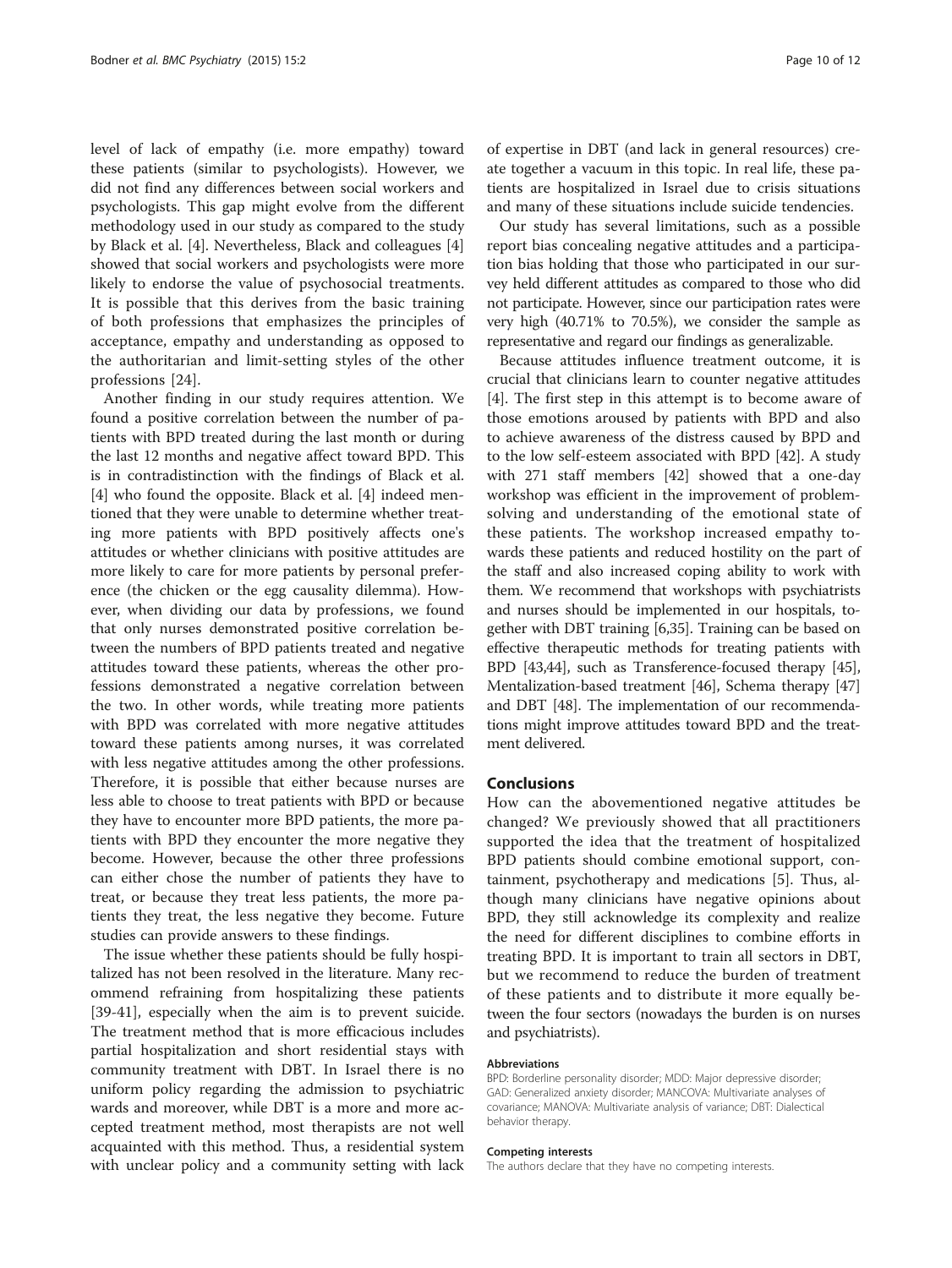#### <span id="page-10-0"></span>Authors' contributions

EB, SCF and II planned the study, distributed questionnaires, analyzed the data and wrote the manuscript. MM, MS, AG and TF planned the study and distributed questionnaires, as well as commented on the last versions of the manuscript. All authors read and approved the final manuscript.

# Acknowledgements

This study was financed by the Israel National Institute for Health Policy Research.

#### Author details

<sup>1</sup>Interdisciplinary Department of Social Sciences, Bar Ilan University, Ramat Gan, Israel. <sup>2</sup>School of Education, Bar Ilan University, Ramat Gan, Israel. <sup>3</sup>Tel Aviv University, Abarbanel Mental Health Center, Bat Yam, Israel. <sup>4</sup>Technion, Shaar Menashe Hospital, Shaar Menashe, Israel. <sup>5</sup>Tel Aviv University, Geha Mental Health Center, Petah Tikva, Israel. <sup>6</sup>Tel Aviv University, The Beer Yaakov Mental Health Center, Yavne, Israel. <sup>7</sup>The Yavne Mental Health Clinic, Dekel 4 st., Yavne 81540, Israel.

# Received: 6 September 2014 Accepted: 20 December 2014 Published online: 22 January 2015

#### References

- 1. Bourke ME, Grenyer BF. Therapists' accounts of psychotherapy process associated with treating patients with borderline personality disorder. J Personal Disord. 2013;27:45–735.
- 2. Wnuk S, McMain S, Links PS, Habinski L, Murray J, Guimond T. Factors related to dropout from treatment in two outpatient treatments for borderline personality disorder. J Personal Disord. 2013;27:26–716.
- 3. Sansone RA, Sansone LA. Responses of mental health clinicians to patients with borderline personality disorder. Innov Clin Neurosci. 2013;10:39–43.
- 4. Black DW, Pfohl B, Blum N, McCormick B, Allen J, North CS, et al. Attitudes toward borderline personality disorder: a survey of 706 mental health clinicians. CNS Spectr. 2011;16:67–74.
- 5. Bodner E, Cohen-Fridel S, Iancu I. Staff attitudes toward patients with borderline personality disorder. Compr Psychiat. 2011;52:548–55.
- 6. Rizvi SL, Steffel LM, Carson-Wong A. An overview of dialectical behavior therapy for professional psychologists. Profes Psychol Res Pract. 2012;44:73–80.
- 7. Ross CA, Goldner EM. Stigma: negative attitudes and discrimination towards mental illness within the nursing profession: a review of the literature. J Psychiat Mental Health Nurs. 2009;16:558–67.
- 8. Woollaston K, Hixenbaugh P. Destructive whirlwind: nurses' perceptions of patients diagnosed with borderline personality disorder. J Psychiat Mental Health Nursing. 2008;15:703–9.
- 9. Yip KS. A Multi-Dimensional Perspective of Adolescents' Self-Cutting. Child Adolesc Mental Health. 2005;10:80–6.
- 10. Woogh CM, Carolyn MA. Cohort through the revolving door. Can J Psychiat. 1986;31:214–21.
- 11. Tull MT, Gratz KL. The impact of borderline personality disorder on residential substance abuse treatment dropout among men. Drug Alc Depend. 2012;121:97–102.
- 12. Gallop R, Lancee WJ, Garfinkel P. How nursing staff respond to the label "borderline personality disorder". Hosp Comm Psychiat. 1989;40:815–9.
- 13. Horsfall J. Towards understanding some complex borderline behaviors. J Psychiat Mental Health Nurs. 1999;6:425–32.
- 14. Fraser K, Gallop R. Nurses' confirming/disconfirming responses to patients diagnosed with borderline personality disorder. Arch Psychiat Nurs. 1993;7:336–41.
- 15. Krawitz R, Watson C. Borderline Personality Disorder. A Practical Guide to Treatment. Oxford: Oxford University Press; 2003.
- 16. Nehls N. Group therapy for people with borderline personality disorder: interventions associated with positive outcomes. Issues Ment Health Nurs. 1992;13:255–69.
- 17. Nehls N. Brief hospital treatment plans for persons with borderline personality disorder: perspectives of inpatient psychiatric nurses and community mental health center clinicians. Arch Psychiat Nurs. 1994;8:303–11.
- 18. Markham D, Trower P. The effects of the psychiatric label 'borderline personality disorder 'on nursing staff's perceptions and causal attributions for challenging behaviors. Br J Clin Psychol. 2003;42:243–56.
- 19. James PD, Cowman S. Psychiatric nurses' knowledge, experience and attitudes towards clients with borderline personality disorder. J Psychiat Ment Health Nurs. 2007;14:670–8.
- 20. Markham D. Attitudes towards patients with a diagnosis of "borderline personality disorder": social rejection and dangerousness. J Mental Health. 2003;12:595–612.
- 21. Cleary M, Siegfried N, Walter G. Experience, knowledge and attitudes of mental health staff regarding clients with a borderline personality disorder. Int J Mental Health Nurs. 2002;11:186–91.
- 22. Betan E, Heim AK, Zittel Conklin C, Westen D. Countertransference phenomena and personality pathology in clinical practice: an empirical investigation. Am J Psychiatry. 2005;162(5):890–8.
- 23. Rosen B, Nirelm N, Gross R, Bramali S, Ecker N. The Israeli mental health insurance reform-perspectives. J Ment Health Policy Econ. 2008;1:201–8.
- 24. Lancee WJ, Gallop R, McCay E, Toner B. The relationship between nurses' limit-setting styles and anger in psychiatric inpatients. Psychiat Serv. 1995;46:609–13.
- 25. Oldham JM. Borderline personality disorder and suicidality. Am J Psychiat. 2006;163:20–6.
- 26. Ministry of Health. Hospital beds and licensing 2012. [http://www.health.gov.](http://www.health.gov.il/PublicationsFiles/beds2012.pdf) [il/PublicationsFiles/beds2012.pdf](http://www.health.gov.il/PublicationsFiles/beds2012.pdf). Accessed on 17 April 2014.
- 27. Shapira A, Shiloh R, Potchter O, Hermesh H, Popper M, Weizman A. Admission rates of bipolar depressed patients increase during spring/ summer and correlate with maximal environmental temperature. Bipol Disord. 2004;6:90–3.
- 28. Arnold EM, Goldston DB, Ruggiero A, Reboussin BA, Daniel SS, Hickman EA. Rates and predictors of rehospitalization among formerly hospitalized adolescents. Psychiat Serv. 2003;54:994–8.
- 29. Katzman MA. Current considerations in the treatment of generalized anxiety disorder. CNS Drugs. 2009;23:103–20.
- 30. Deluty RH. Physical illness, psychiatric illness, and the acceptability of suicide. OMEGA J Death Dying. 1988;19:79–91.
- 31. Commons Treloar AJ, Lewis AJ. Professional attitudes towards deliberate self-harm in patients with borderline personality disorder. Australas Psychiat. 2008;42:578–84.
- 32. McAllister M, Creedy D, Moyle W, Farrugia C. Nurses' attitudes towards clients who self‐harm. J Advanced Nurs. 2002;40:578–86.
- 33. Werner S, Stawski M, Polakiewicz Y, Levav I. Psychiatrists' knowledge, training and attitudes regarding the care of individuals with intellectual disability. J Intel Disab Res. 2013;57:774–82.
- 34. Field A. Discovering Statistics using SPSS. 4th ed. London: Sage; 2013.
- 35. Linehan MM. Dialectical behavioral therapy: A cognitive behavioral approach to parasuicide. J Personal Disord. 1987;1:328–33.
- 36. Harvey SC, Watters MR. Medical treatment and discharge planning for a patient with a borderline personality: a multidisciplinary challenge. Mil Med. 1998;163:5–122.
- 37. Maltsberger JT. Calculated risks in the treatment of intractably suicidal patients. Psychiat. 1994;57:199–212.
- 38. Pennuto TO, Packman WL, Bongar B, Orthwein J. Legal issues of professional negligence in suicide cases. Behav Sci Law. 2004;22:697–713.
- 39. Bateman A, Fonagy P. 8-year follow-up of patients treated for borderline personality disorder: mentalization-based treatment versus treatment as usual. Am J Psychiat. 2008;165(5):631–8.
- 40. Chiesa M, Fonagy P, Holmes J, Drahorad C. Residential versus community treatment of personality disorders: A comparative study of three treatment programs. Am J Psychiat. 2004;161(8):1463–70.
- 41. Linehan MM, Comtois KA, Murray AM, Brown MZ, Gallop RJ, Heard HL, et al. Two-year randomized controlled trial and follow-up of dialectical behavior therapy vs therapy by experts for suicidal behaviors and borderline personality disorder. Arch Gen Psychiat. 2006;63(7):757–66.
- 42. Shanks C, Pfohl B, Blum N, Black DW. Can negative attitudes toward patients with borderline personality disorder be changed? The effect of attending a STEPPS workshop. J Personal Disord. 2011;25:12–806.
- 43. Leichsenring F, Leibing E, Kruse J, New AS, Leweke F. Borderline personality disorder. Lancet. 2011;377:74–84.
- 44. Hopwood CJ, Swenson C, Bateman A, Yeomans FE, Gunderson JG. Approaches to psychotherapy for borderline personality: demonstrations by four master clinicians. Personal Disord. 2014;5:108–16.
- 45. Clarkin JF, Yeomans F, Kernberg OF. Psychotherapy of Borderline Personality. New York: Wiley; 1999.